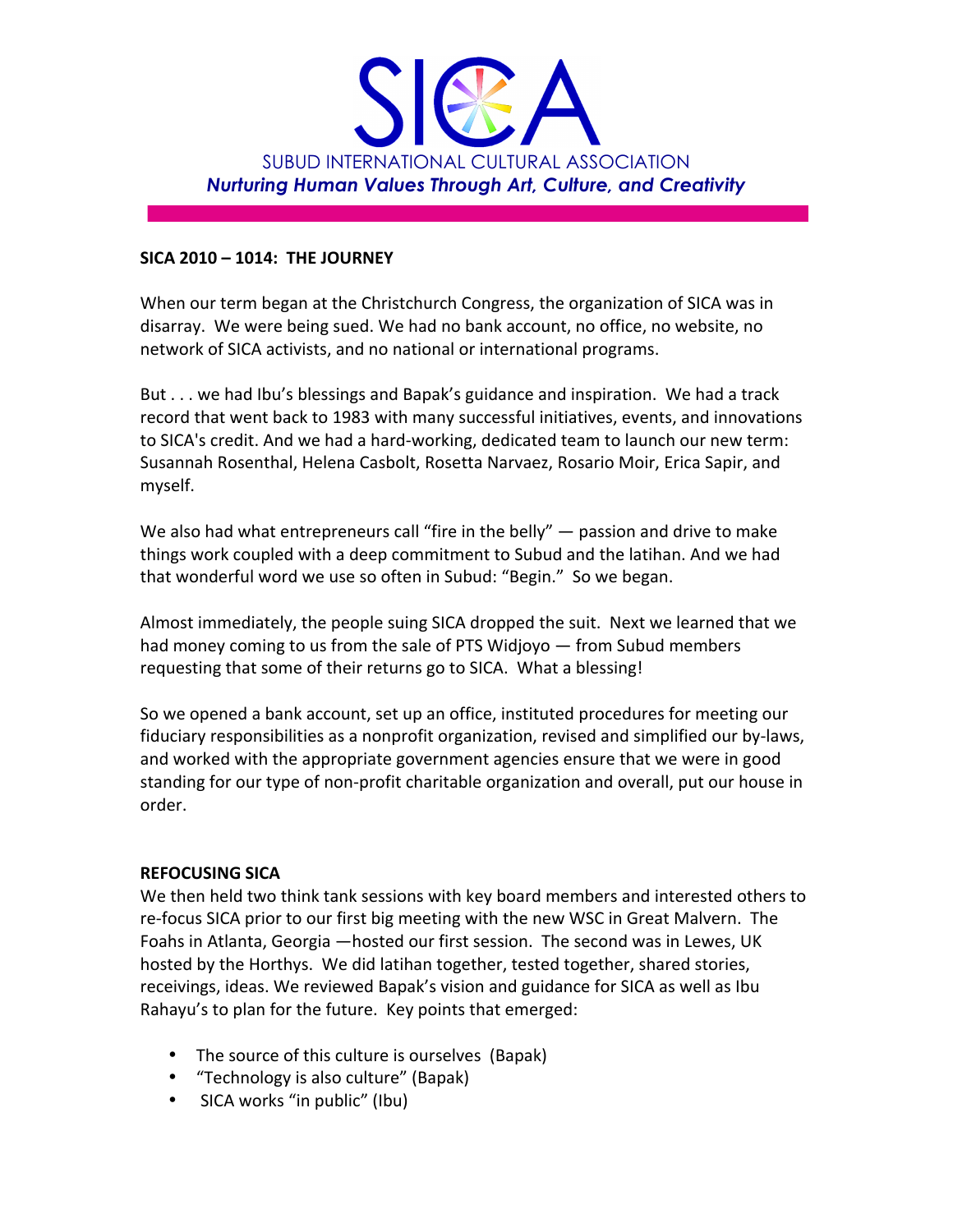- It has to be alive and have "content" (Bapak and Ibu)
- The involvement of young people is key (Bapak and Ibu)
- Festival possibilities for next world congress

Initial goals:

- Restructure and refocus SICA to inspire and enable engagement, excitement, growth,!and!ACTION.
- Build a new SICA website that is both a resource and an inspiring showcase for SICA work.
- Set up cultural enterprises, beginning with a global online marketplace, and develop cultural entrepreneurs
- Develop mentors and support systems for initiatives and projects.

Our mission came from Ibu Rahayu's explanation of why SICA exists: to advance and celebrate activities that grow out of the development of the human soul.

## **LAUNCHING NEW PROGRAMS AND SERVICES**

In 2011, thanks the design work of Marcus Bolt, and the tech work of Hassan and Farah Czwiertnia, our new SICA website went live: www.subud-sica.org. The site featured  $$ and continues to feature — information, resources, news, event listings, and networking opportunities for members. It also includes guidance Bapak and Ibu have given over the years regarding the development of talent, art, culture, and the purposes of SICA; and it features stories of Subud members who discovered and developed their talents as a result of their Subud experience. We also set up secure online donations for SICA via Network for Good.

To expand our outreach to our community, we subsequently launched the SICA Update, an opt-in e-news publication, utilizing Constant Contact, a marketing and communication tool for businesses and nonprofits that tracks results and stores our growing database of subscribers. And we created a SICA Facebook page.

We concurrently set up a number of tools and services for SICA and Subud members, all of which could be accessible via the SICA website:

- A seed grant program  $-$  with guidelines and a formal application procedure (four grants awarded in 2011; six in 2012; six in 2013)
- A fiscal sponsorship program  $-$  with an accompanying manual to help sponsored projects set up their own bank account, manage a budget, create contracts, launch a marketing campaign, seek grants, etc.  $-$  tools to help launch individual and nonprofit start-up arts/cultural initiatives. (Uraidah Hassani's The Women Worldwide Initiative is a SICA sponsored project.)
- A partnership with Fractured Atlas whereby Subud members could become FA Associate Membership (\$95/year value) and access FA's many benefits.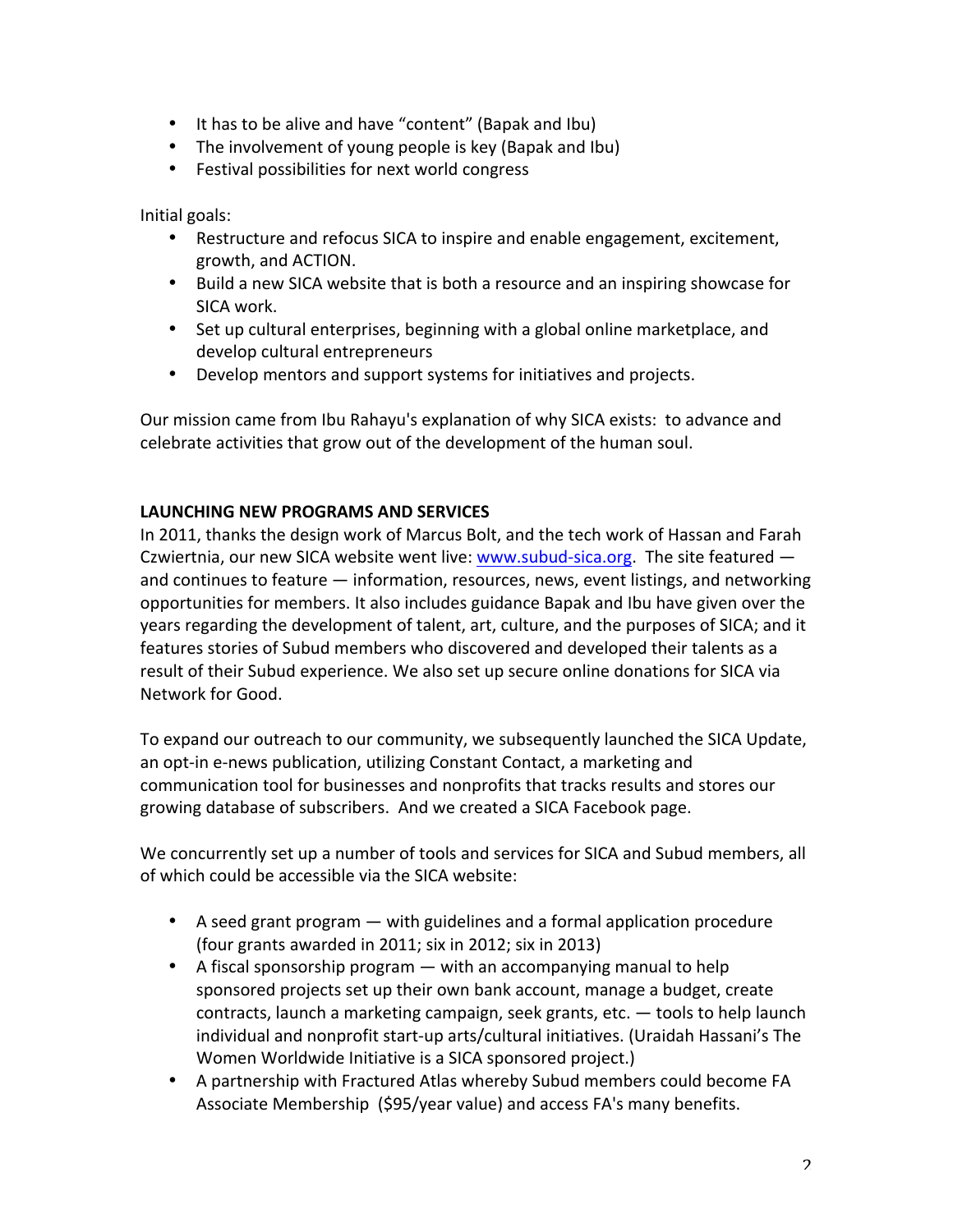Fractured Atlas is the largest arts service organization in the USA. FA benefits include visa help for artists wishing to perform in the USA, free online courses in marketing and launching a creative enterprise, access to job bank and other services.

- SICA membership in Tech Soup's program for nonprofits that enables us to purchase highly discounted software. (Adobe Creative Suite, Microsoft Office, Donor Management, etc.)
- SICA membership in Americans for the Arts to enable professional development for the Board including access to free seminars and best practices for serving a wide community of arts/cultural workers.

## **THE ARTS SERVICE ORGANIZATION MODEL**

In the nonprofit world, our kind of organization, functions like an Arts Service Organization, or an ASO. So we use the ASO structure as our model and encourage national SICAs to consider working in the same fashion.

The government of Canada defines an ASO this way:

"A non-profit organization that furthers the interests of artists, creators, arts organizations and elements of the arts and cultural community. The organization's activities can include policy development, advocacy, provision of professional services, and production of collective projects."

The only difference is that SICA's brief embraces all fields of cultural endeavor as SICA is for those activities that arise from the development of our individual talents and gifts. This includes arts, humanities, science, technology, health, education, sports, etc. SICA is not just for the arts.

# **CAPACITY%BUILDING**

In 2012, midterm, thanks to a grant from MSF, SICA board members and national SICA chairs were able to meet at the America's Gathering in Vancouver to create a shared strategy for taking SICA to the next level of organizational, programmatic, and financial maturity.

Harvey Peters, Zone 5 Representative/WSC Director and Principal of Minerva Consulting UK, facilitated the meeting, and the results were excellent.

Key themes: partnerships and collaborations, creating joint ownership of programs, sharing best practices and core values, building institutional memory, and achieving continuity.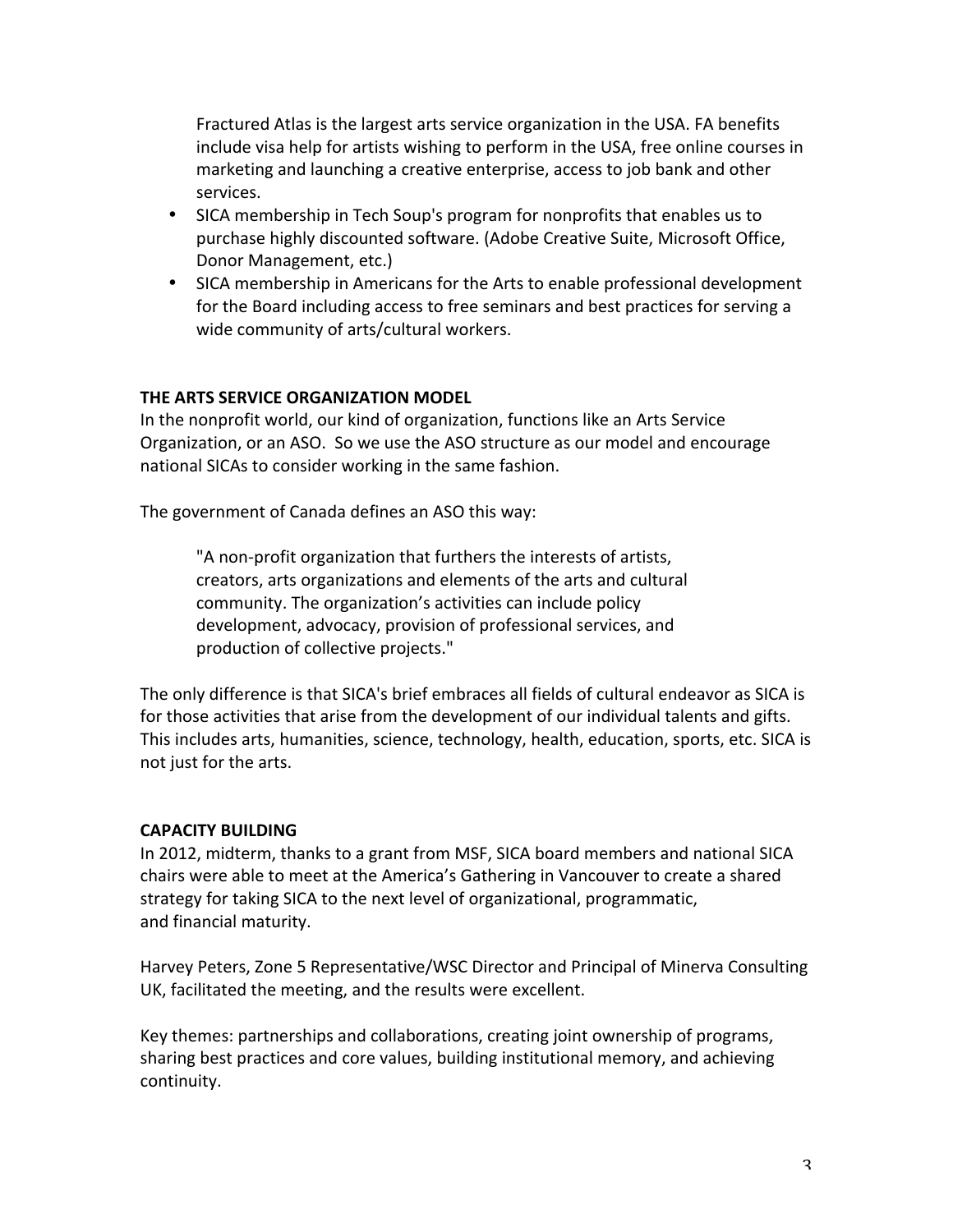Critical to the growth of SICA is the formation of viable national SICA organizations or chapters (think Rotary International and its chapters) that can partner with SICA, secure public grant funding, and manage their own programs as viable cultural service organizations in their respective countries or zones. This area of our work will require continued efforts and a greater degree of understanding, support, and cooperation from national Subud organizations

We also addressed the kejiwaan side of SICA. The culture Bapak charged SICA to support is a culture that expresses one's inner self. Could a global "What is My Culture?" initiative that begins with the latihan, rather than testing, awaken a deeper experience of one's inner self, one's nature, one's gifts and talents?

#### **POEMS FOR PEACE, A GLOBAL INITIATIVE**

In 2012, we also launched Poems For Peace. Never before in SICA's history had SICA launched a global cultural initiative for the general public. In our maiden effort, Poems for Peace reached over 1,000,000 people worldwide.

Its success came from a shared focus, partnership, and collaboration. SICA partnered with national SICAs as well as with local institutions, poetry societies, and a global coalition of NGOs working with UK's nonprofit, Peace One Day. Our focus was celebrating the UN's International Day of Peace, September 21, through shared community action. SICA's action was sharing poetry, songs, and prayers for peace. Anyone and everyone could be involved.

SICA Poems for Peace events took place all around the world  $-$  in multiple cities and locations in the USA, UK, Germany, Canada, Italy, Australia, New Zealand, Ukraine, Moldova, Lithuania, and Russia.

We also hosted an international competition, professionally judged, with a \$500 prize, for an outstanding Poem for Peace. A non-Subud member won the prize, but USA Subud member, Devreaux Baker, won honorable mention. As a member of the Peace One Day coalition, we were also able to live stream their Peace Day Launch  $-$  a concert with Elton John  $-$  on our own SICA website on September 21.

This was the first time, since SICA's beginnings, that SICA worked together with national SICA organizations and Subud centers in Europe, Asia, South America, and North America on a single initiative  $-$  a global initiative. We of course repeated the event in 2013 and plan to do it again in 2014  $-$  after the World Congress in Puebla.

Although we began the initiative in 2012,  $-$  as well as the concept of partnering with national SICAs  $-$  it was in 2013 that we were able to really see the fruits of such partnership and collaboration. This was especially evident in Zone 4. Beginning with an inner prayer for forgiveness and love, the Zone4Peace event in 2013 celebrated the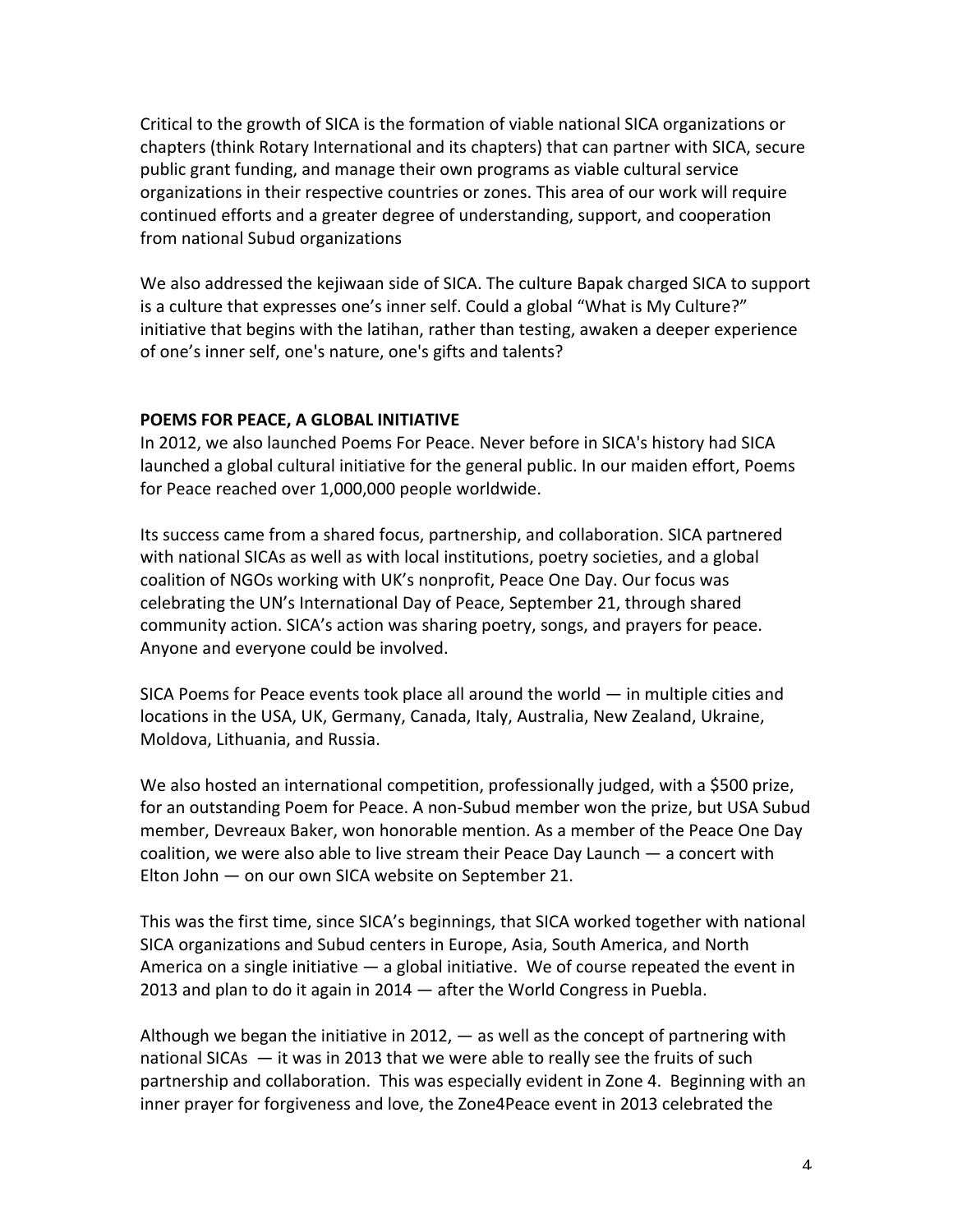songs and poems of all the countries in their zone  $-\text{in}$  all their many languages and heritages — in a magically inclusive environment. A planetarium. We listened to that wonderful poetry while gazing at the stars we would have seen over Java the night Bapak was born.

That Latifah could travel to Zone4 and participate in their gathering and their Zone4Peace event  $-$  travel made possible by a generous grant from the Guerrand Foundation for Peace  $-$  also helped lay the foundation for a rebirth of SICA in Germany — and a new respect among all the countries in Zone 4 for the potential of SICA to be a tool for positive change in the world — for bringing the content of the latihan out into the world and nurturing the development of real human values

The Zone4 experience also inspired the creation of toolkits in English, Spanish, French, and Italian to help our national SICA partners and local Subud groups join us in celebrating International Peace Day by hosting their own Poems for Peace events in their communities. We again reached over a million people globally with our activities  $-$  and we were also honored with a proclamation from the Mayor of Austin here in Texas. But more important, we all worked together. All over the world. Working together like this is how SICA can really make a difference in the world.

#### **THE BOARD OF DIRECTORS**

By 2013 the make up of our Board of Directors had changed since Christchurch. Rosetta Narvaez had come on board as Treasurer. Felix Juan Prieto, Halimah Polk, and Sebastian Flynn had become Directors. Susannah Rosenthal and Helena Casbolt had stepped down. When Susannah left, Felix Juan Prieto became Vice Chair. In early 2014, Ismanah Schulze-Vorberg also joined the board. Latifah Taormina, Rosario Moir, and Erica Sapir remained on the Board. Lugman Pensenney and Maxwell Fraval, as WSA Chair and WSA Executive Chair, also served on the Board ex-officio.

Rosetta, the Market Risk Manager for Bank of Hawaii, had served as Committee Councilor for Subud USA, had been active with SES, and had chaired SICA USA and served on the SICA Board during Faustine Sfeir's term as Chair. Felix, a Senior Public Health Educator at Parkland Hospital in Dallas and a Manager with the city's Environmental Health and Human Services Department, is also a local helper and is originally from Colombia. Halimah has a PhD in Education, is an educational consultant and specialist in grants, program development, and evaluations. Sebastian, a professional festival and events manager, is the Senior Manager for Events and Communications at Brisbane's Multicultural Development Association (MDA Pty Ltd.) having previously served as the Managing Director for the Australian National Folk Festival for the past several years. Sebastian also served as the former chair of SICA Australia. Ismanah is a multi-lingual professional fine arts photographer whose work is featured in galleries around the world. She is also the Chair of Subud Germany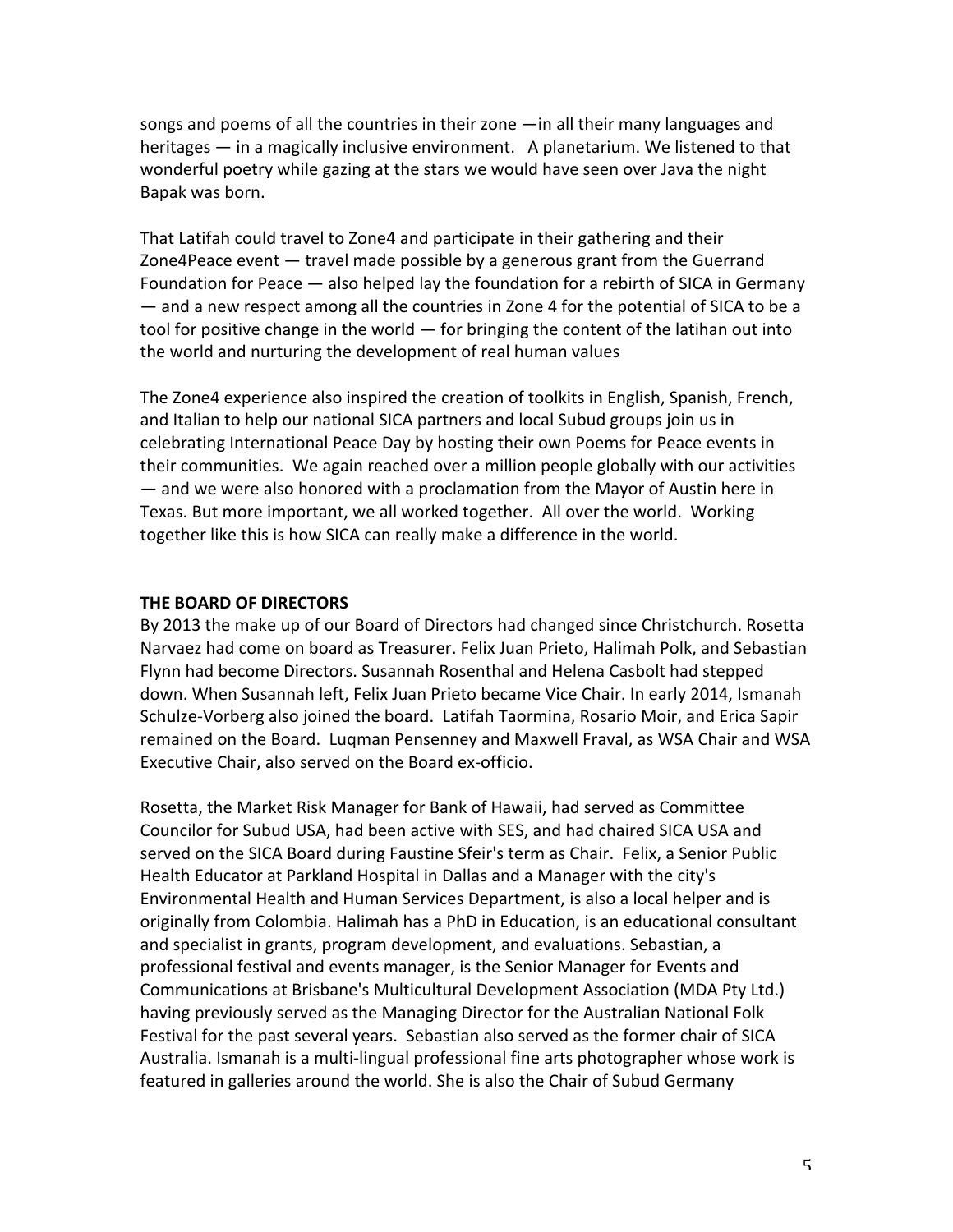## **SICA SUMMIT**

Thanks to a grant from MSF, the Board and other stakeholders met at Wisma Subud in March 2014 to create a strategic plan for the next term. We looked at our strengths and weaknesses as well as our opportunities and threats in the future.

One of the key strategies to emerge was to focus more energy on establishing projects and initiatives such as Poems for Peace as a basis for growing SICA. We all agreed the Poems for Peace initiative was a major breakthrough for SICA. Here was an initiative that was headquartered in one part of the world that could be shared and presented  $$ in accordance with one's own nature, language, and culture  $-\text{in}$  all manner of communities and countries all over the world. Could this not set the stage for the future? A future that is built around shared projects, each of which has its home base in a single area, or zone, or country.

We felt developing key projects or initiatives that could be headquartered in different Areas, Zones, Countries, could be a much more organic way to grow lively and engaging hubs of collaborative SICA activity that could lead to ever more hubs of collaborative SICA activity. All this time, SICA has relied on national Subud groups choosing someone to be a SICA coordinator or rep to grow. But often a person chosen for such a job in this way is then left alone with an undefined task and little guidance or assistance to go forward. With the exception of those countries that have their own legal, national SICA organization, this has not proved to be the most useful way to grow SICA.

Part of our challenge is that we must not only work within Subud, but also outside Subud in the world. We must also work in the liminal space between Subud and the world. It's that liminal space  $-$  the threshold between the two worlds  $-$  that often offers the most creative options for innovation and growth.

We therefore need to work closely with and collaborate with all the various parts of our Subud community  $-$  as well as the professional fields of endeavor that align with our gifts and talents. That means working more closely with our helpers, with representatives of our sister affiliates, with youth and special interest groups in Subud. At the same time, we must have the practical, real-world experience to act on our guidance. As people become aware of their skills and talents, they will want to network with others in their field. That could mean business, human development, education, health, science, technology, agriculture, and the arts. SICA includes for ALL fields of human endeavor.

As Richard Engels put it in 1984 at the end of SICA's first year, "SICA may become the connecting focus stimulating and assisting the initiatives which arise from within the members . . . .a platform for cultural projects and enterprises and such guided activities which counterbalance the working of the destructive forces in the world."